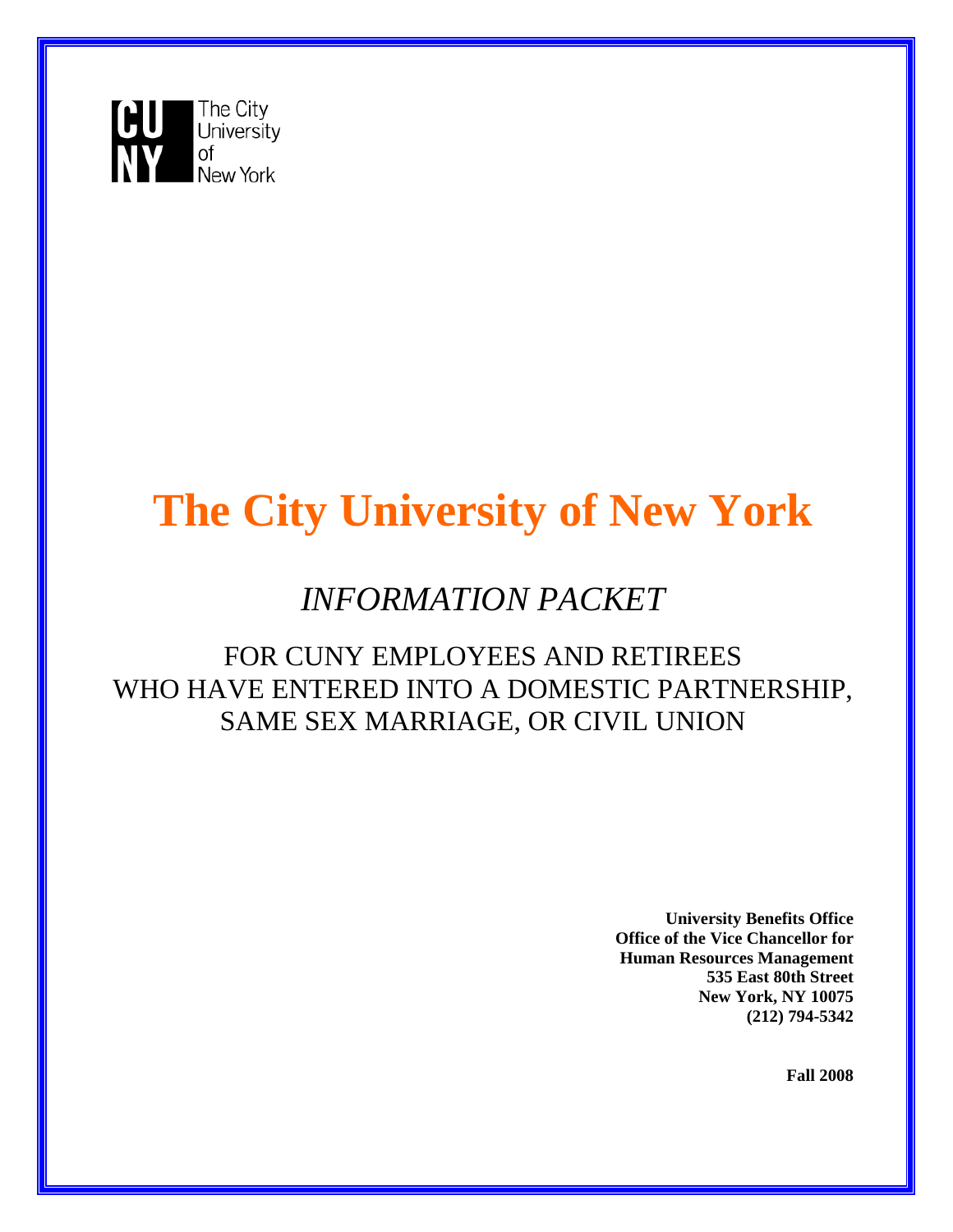#### **INFORMATION PACKET FOR CUNY EMPLOYEES AND RETIREES[\\*](#page-1-0) WHO HAVE ENTERED INTO A DOMESTIC PARTNERSHIP, SAME SEX MARRIAGE OR CIVIL UNION**

#### **Introduction:**

 $\overline{a}$ 

On November 1, 1993, Mayor David Dinkins announced that all employees and retirees covered by New York City health plans would be granted, effective January 1, 1994, the right to add their domestic partner to their health benefit plan coverage. The City's action enabled CUNY to provide health benefits to registered domestic partners of employees and retirees, without regard to gender or sexual orientation. New York City uses domestic partnership as a means by which lesbian, gay, bisexual and transgender couples, as well as unmarried heterosexual couples, may document and affirm their relationship and secure the same legal benefits afforded to married couples.

New York City's Domestic Partnership Law, passed in 1998, recognized these relationships and extended to domestic partners and their dependent children health insurance benefits identical to the health insurance benefits offered to married persons and their dependent children.

In October 2004, the Mayor's office announced that, same sex couples who have married or entered into civil unions in jurisdictions where such marriages or civil unions are legal should be able to receive the same benefits that are provided to couples in opposite sex marriages. However, under federal law, these couples are not treated as married for purposes of computing the tax implications to the employee or retiree for the costs of benefits received.

In May 2008, New York State Governor David Paterson directed all state agencies to extend recognition to same sex marriages or civil unions legally performed in other jurisdictions, and thereby to ensure that employees who have entered into such same sex marriages or civil unions are accorded the same benefits as other married employees.

This packet contains information on how to register your domestic partnership, same sex marriage or civil union partnership and establish eligibility for benefits provided by the City. The tax consequences of providing health benefits to your domestic partner or same sex spouse or civil union partner are subject to the guidelines of the Internal Revenue Code and may result in additional taxable income to you. Similarly, there may be other legal consequences for you if you register a domestic partner or same sex spouse or civil union partner. The University assumes no responsibility other than to provide the named benefits for your duly registered partner or same sex spouse or civil union partner. If you are concerned about these matters, you should contact your own tax advisor and/or attorney before registering with the University or the City.

If after carefully reading this document you have additional questions regarding partnership registration and health benefits enrollment, please contact the College Human Resources Officer,

<span id="page-1-0"></span><sup>\*</sup> CUNY retirees are requested to contact their College Human Resources Office or the University Benefits Office for specific registration and enrollment information.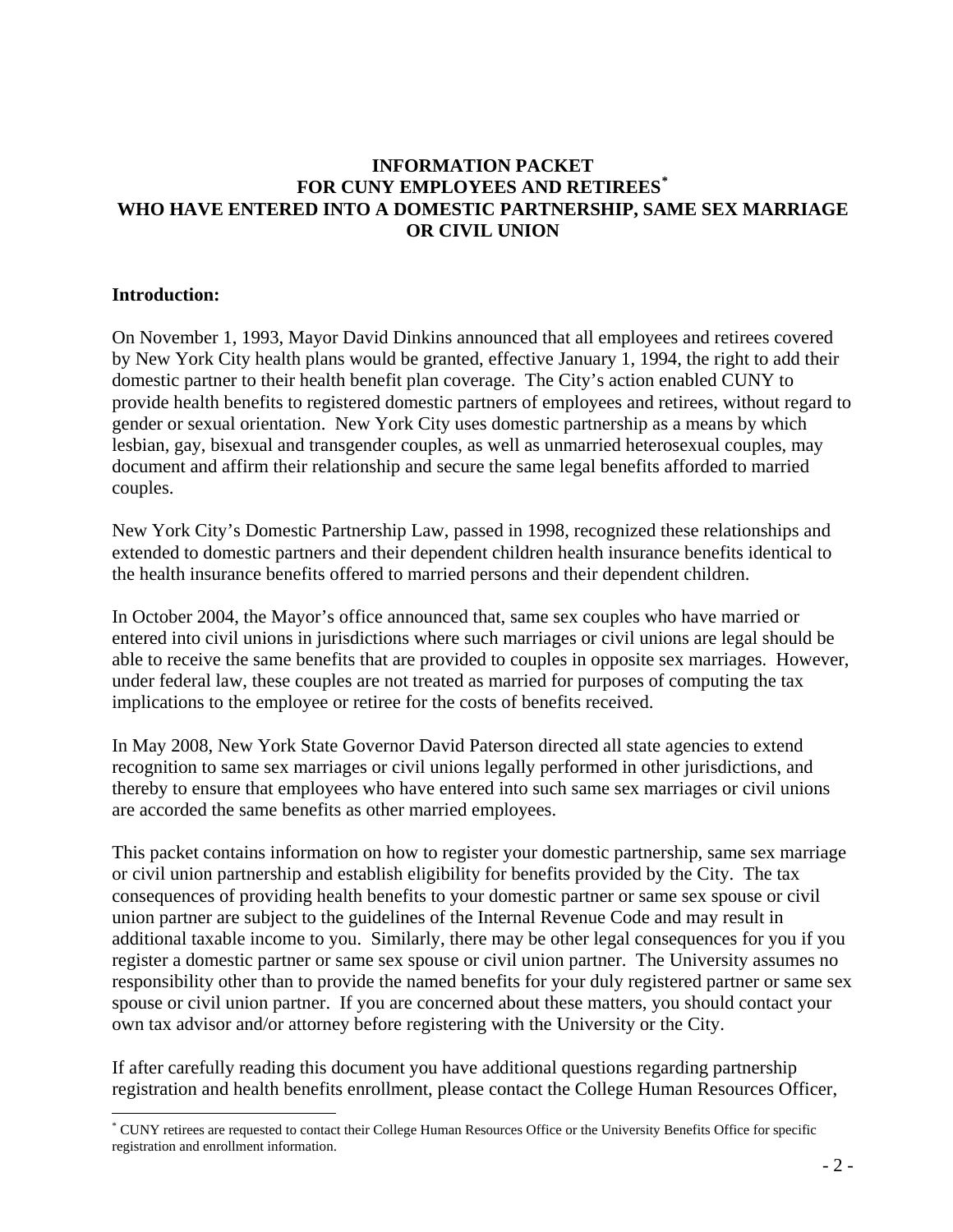the College Benefits Officer, or Mr. Leslie E. Williams, the University Director of Employee Benefits at (212) 794-5342.

Questions regarding bereavement leave may be addressed with your College Human Resources Officer or at the University Human Resources Office.

#### **ADDING A DOMESTIC PARTNER, SAME SEX SPOUSE, OR CIVIL UNION PARTNER TO CITY HEALTH BENEFITS COVERAGE**

Beginning January 1, 1994, pursuant to an agreement between the City of New York and the Municipal Labor Committee, employees and retirees covered by the City Health Benefits Program have been granted the right to add their domestic partners to their City health plan coverage. Health benefits available to domestic partners and their dependent children are identical to the health benefits offered to married spouses and their dependent children.

#### **Domestic Partnership Registration Pursuant to Mayoral Executive Order No. 48 (January 7, 1993)**

"Domestic partnership" is defined as: two people both of whom are eighteen years of age or older, neither of whom is married or related by blood in a manner that would bar their marriage in New York State, who have a close and committed personal relationship, who live together and have been living together on a continuous basis, who have registered as domestic partners and have not terminated the domestic partnership (Refer to Section B for information regarding same sex couples who marry).

#### **Section A: Domestic Partnership**

#### *Health Insurance Benefits Coverage*

You may enroll your domestic partner and your domestic partner's eligible children for health benefits coverage. This will change your coverage status from individual to family, if you were not previously enrolled in family coverage, as well as your health benefit payroll deduction.

You are encouraged to consult with your tax advisor to determine the tax consequences of your domestic partnership health benefits coverage.

You are also encouraged to consult with your legal advisor to determine any credit and collection implications, debt obligations, and legal consequences of your domestic partnership registration and health benefits enrollment.

#### *Welfare Fund Benefits Coverage*

Your domestic partner may also be eligible to be covered for benefits provided by your union welfare fund. After your application is approved and accepted, you will receive a letter that can be presented to your welfare fund to verify the eligibility of your domestic partner for welfare fund coverage. The various union welfare funds are responsible for determining whether your domestic partner is eligible for welfare fund benefits. Please contact those offices directly.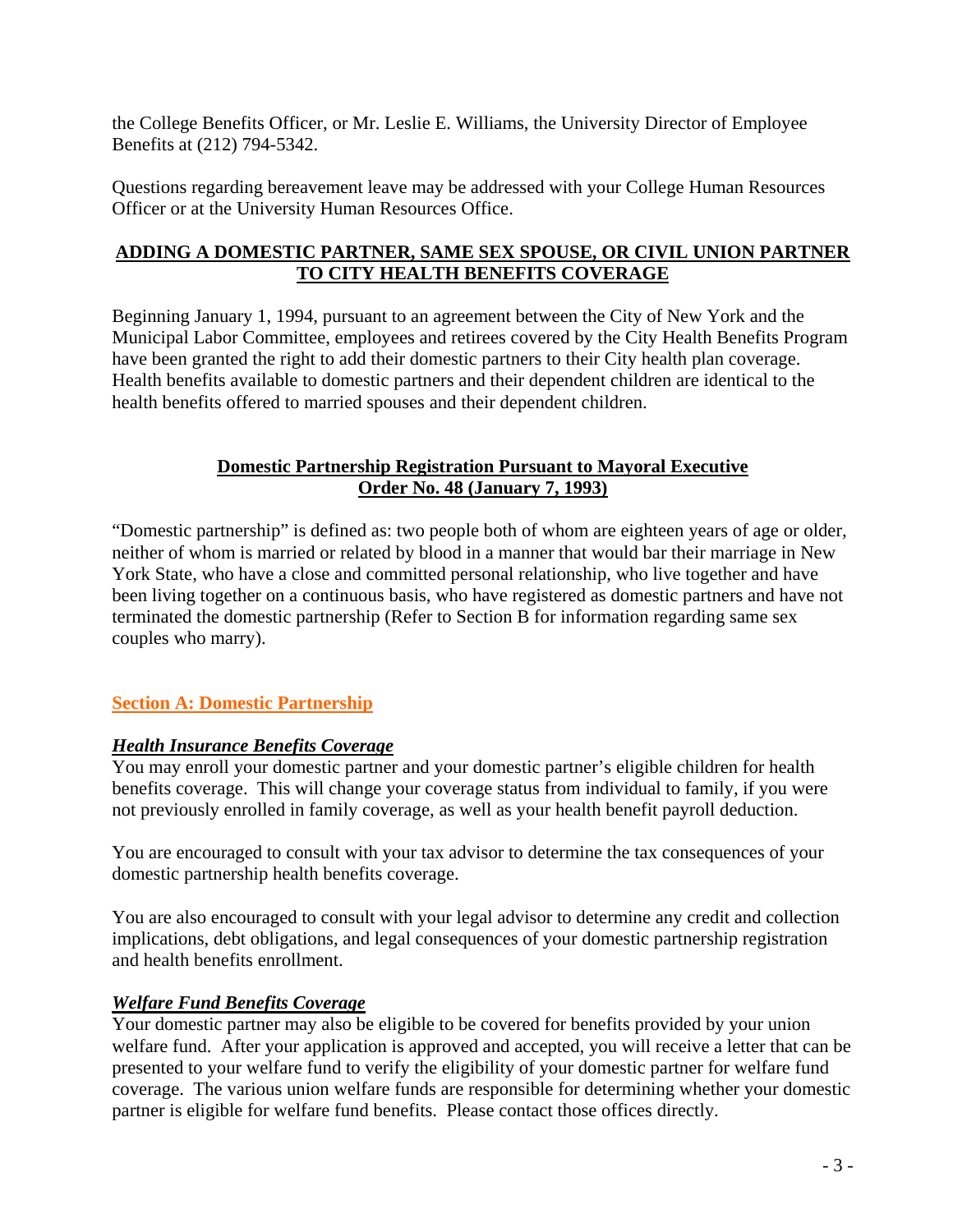#### *Adding A Domestic Partner To City Health Benefits Coverage* **If you live in a jurisdiction that:**

- *1) Has Adopted A Policy Of Allowing Legal Registration For Domestic Partners*
- a. You must legally register your domestic partnership in the state or county of residency.
- b. Obtain and complete a Health Enrollment Application Form (ERB) from your college Human Resources Office. The form is also available from the NYC Office of Labor Relations, Domestic Partnership Unit (212) 306-7605 or the web at [www.nyc.gov/html/olr](http://www.nyc.gov/html/olr/html/health/health_benefits_prog.shtml)
	- Note the following special instructions:
	- In the space provided for martial status, write "Domestic Partnership" and provide the date of registration in the space provided for date of event.
	- Provide the name, Social Security number and all other requested information concerning your domestic partner in the spaces on the form provided for spouse information.
- c. Submit to your College Human Resources Office<sup>[1](#page-3-0)</sup> the completed and signed ERB, and the original document indicating registration of Domestic Partnership.
- d. The College Human Resources Office will send all documentation, including originals, to the City for processing. All original documents will be returned to you.

#### **NOTE:**

- New York City residents must register their partnership with the City Clerk's Office. The cost of registration is \$36. The City Clerk will issue a Certificate of Domestic Partnership. The Office of the City Clerk can be reached at (212) 669-8190 or visit their website at [http://www.cityclerk.nyc.gov/html/marriage/domestic\\_partnership\\_reg.shtml](http://www.cityclerk.nyc.gov/html/marriage/domestic_partnership_reg.shtml)
- Westchester County residents must register their partnership with the Westchester County Clerk's Office. The cost of registration is \$35. The County Clerk's Office will issue a Certificate of Domestic Partnership. The Westchester County Clerk's Office can be reached at (914) 995-3070 (Legal Division) or visit their website at<http://www.westchesterclerk.com/LegalDivision.htm>
- New Jersey residents must register their partnership with a Local Registrar's Office. The cost of registration is \$28. The Local Registrar's Office will issue a Certificate of Domestic Partnership. For further information on registering a domestic partner in New Jersey visit their website at http://www<u>.state.nj.us/health/vital/dp2.shtml</u>. A listing of the Local Registrars, their phone numbers and address can be found at [www.state.nj.us/health/vital/regbycnty.shtml](http://www.state.nj.us/health/vital/regbycnty.shtml).
- *2) Has Not Adopted A Policy Of Allowing Legal Registration For Domestic Partners*
- a. You must complete and notarize an Alternative Affidavit of Domestic Partnership and a sworn Declaration of Financial Interdependence.
- b. Obtain and complete a Health Enrollment Application Form (ERB) from your college Human Resources Office. The form is also available from the NYC Office of Labor Relations, Domestic Partnership Unit (212) 306-7605 or the web at [www.nyc.gov/html/olr](http://www.nyc.gov/html/olr/html/health/health_benefits_prog.shtml)

<span id="page-3-0"></span> 1 All records pertaining to a domestic partnership application for health plan benefits will be held in strict confidence in a manner consistent with the handling of health benefits records of all City and CUNY employees. You have the option to designate your health plan records confidential. In this case, submit your application for health plan benefits and required documentation to the University Employee Benefits Office instead of to your college. Please call (212) 794-5342 for information. Your paper work or records pertaining to the domestic partner will not be kept at your college of employment. The University Employee Benefits Office, 535 East 80th Street, New York, New York 10075 will maintain all records.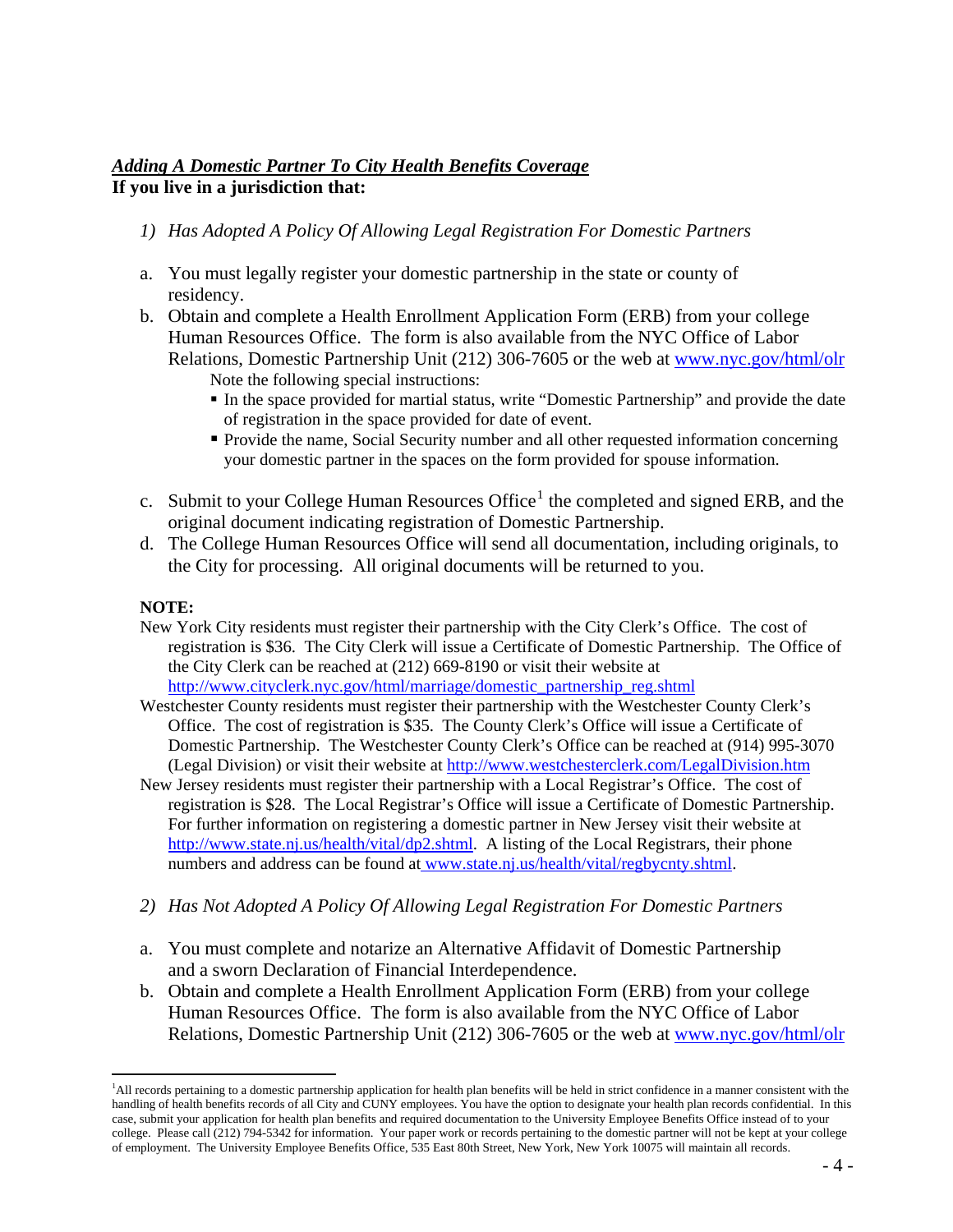Note the following special instructions:

- In the space provided for martial status, write "Domestic Partnership" and provide the date of registration in the space provided for date of event.
- Provide the name, Social Security number and all other requested information concerning your domestic partner in the spaces on the form provided for spouse information.
- c. Submit to your College Human Resources Office<sup>[2](#page-4-0)</sup> the completed and signed ERB, the original Alternative Affidavit of Domestic Partnership and the sworn Declaration of Financial Interdependence (Attachment II) along with two original proofs evidencing financial interdependence.
- d. The College Human Resources Office will send all documentation, including originals, to the City for processing. All original documents will be returned to you.

Your college Benefits Officer will process the application and assign the effective date according to the Health Benefits Program rules applied to all employees as outlined in the New York City Summary Program Description, Health Benefits Program. If any dependent children of your domestic partner are being added to your health plan coverage at the same time you are including your domestic partner, appropriate documentation of their eligibility must also be submitted with the application.

You may register your domestic partnership at the time you wish to use available benefits or you may register your domestic partnership now for possible use of the benefits at a later date. It is not necessary for you to register your domestic partnership now if you do not choose to do so. Medical claims for a domestic partner may not be submitted unless you have completed registration and health benefits enrollment. No employee or retiree is eligible to register as a domestic partner if at the time of registration or at any time during the prior six months was registered as a member of another domestic partnership.

**NOTE**: If you would like greater confidentiality, please submit your request to add a domestic partner to City health benefits directly to the University Employee Benefits Office, 535 East 80<sup>th</sup> Street,  $4<sup>th</sup>$  Floor, New York, NY 10075.

#### **IMPORTANT NOTE ON TAX CONSEQUENCES OF HEALTH BENEFITS FOR DOMESTIC PARTNERS**

 $\overline{a}$ 

You should be aware that, under IRS rulings, health insurance coverage for domestic partners are includable in gross income for taxation purposes, except where the domestic partner is a dependent pursuant to the IRS. For federal tax purposes, the value of the health insurance coverage will be added to the gross income of any employee who has applied for and is receiving health insurance coverage for his/her domestic partner.

Consequently, unless you have indicated and provided proof to the Health Benefits Program (e.g., a copy of a recent tax return) that your domestic partner is your dependent, the value of this benefit must be included as income on your federal tax return for the applicable year. State and Local tax

<span id="page-4-0"></span> $^2$ All records pertaining to a domestic partnership application for health plan benefits will be held in strict confidence in a manner consistent with the handling of health benefits records of all City and CUNY employees. You have the option to designate your health plan records confidential. In this case, submit your application for health plan benefits and required documentation to the University Employee Benefits Office instead of to your college. Please call (212) 794-5342 for information. Your paper work or records pertaining to the domestic partner will not be kept at your college of employment. The University Employee Benefits Office, 535 East 80th Street, New York, New York 10075 will maintain all records.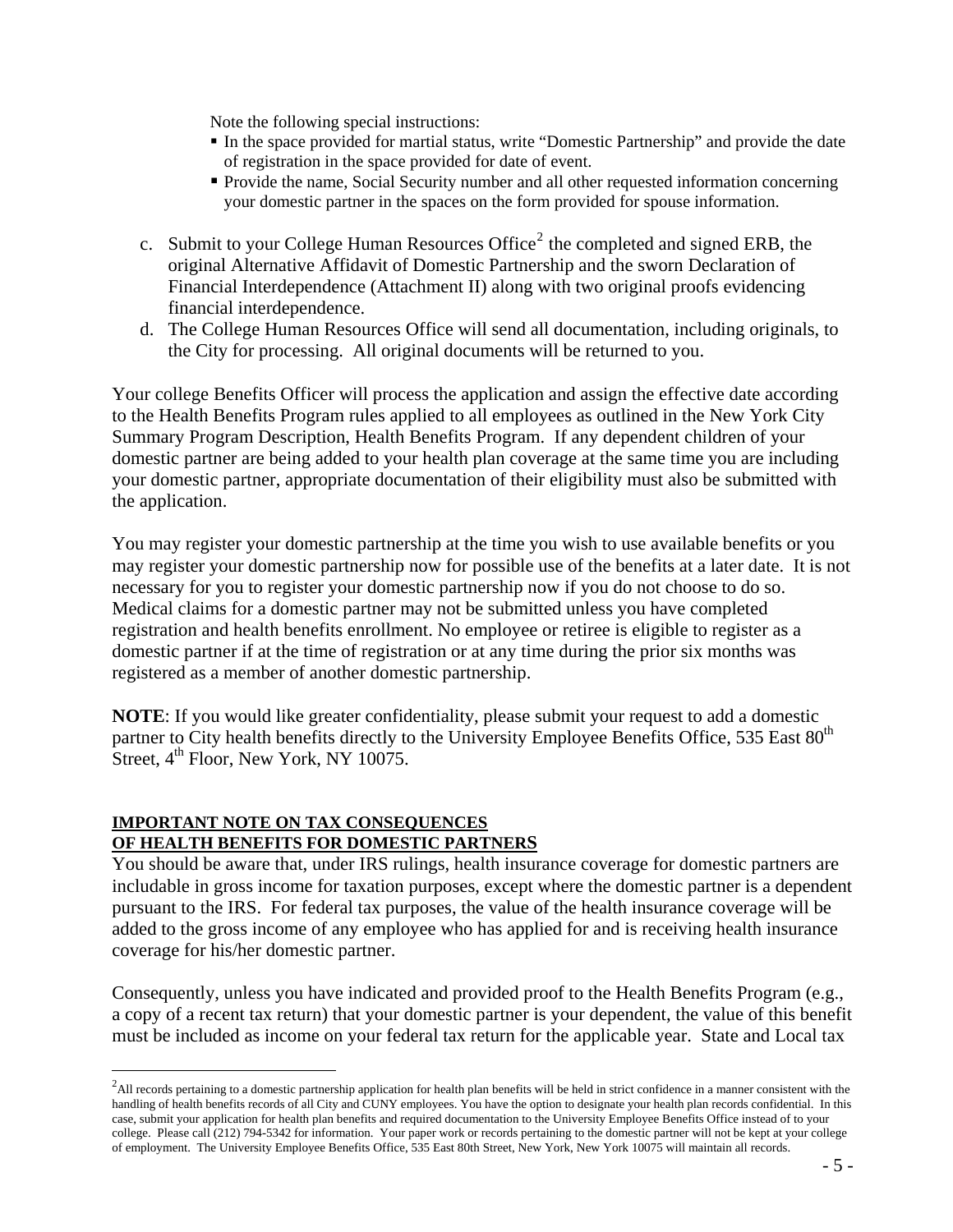treatment of the amount in question will vary among jurisdictions. You should consult the applicable laws and/or a tax professional to ascertain how the amount should be treated in your case.

#### *Termination of Domestic Partnership*

A domestic partner may terminate a registered domestic partnership by filling a Termination of Domestic Partnership (Attachment III) with your college Human Resources Office. Additionally, you must notify your college Benefits Officer of any changes to your domestic partnership status, such as marriage, as this will affect the total amount of taxable income that is added to your W2 for Domestic Partner coverage.

**NOTE:** If you live in a jurisdiction that has adopted a policy of allowing legal registration for domestic partners, you must file with the state or county of residency a termination statement stating that the Domestic Partnership is terminated. You may be subject to a fee for domestic partnership termination.

#### **Section B: Same Sex Marriage or Civil Union**

The marriage or civil union must occur in a jurisdiction where same sex marriages or civil unions, as applicable, are legal. The marriage or civil union certificate issued by such jurisdiction will be sufficient documentation to add the spouse or partner to health benefits. However, under federal law, the same sex spouse or civil union partner may not be treated as "married" to the employee for purposes of reporting to the City and State the market value of fringe benefits provided to the employee.

Employees will need to submit the marriage or civil union certificate, as applicable, and complete a Health Enrollment Application (ERB) if they wish to add their same sex spouse or civil union partner to coverage. It is not necessary to add the same sex spouse or civil union partner to coverage immediately following the marriage or civil union event date, nor must the employee wait for an open enrollment period.

#### **Section C: Bereavement Leave**

CUNY employees are entitled to bereavement leave in the event of the death of a domestic partner, or the death of a domestic partner's parent, child or relative residing with you. CUNY employees similarly are entitled to bereavement leave in the event of the death of a same sex spouse or civil union partner, or the death of a same sex spouse's or civil union partner's parent, child, or relative residing with you. CUNY employees in a title covered by the White or Blue Collar contracts with the City University of New York are eligible for bereavement leave of up to four days.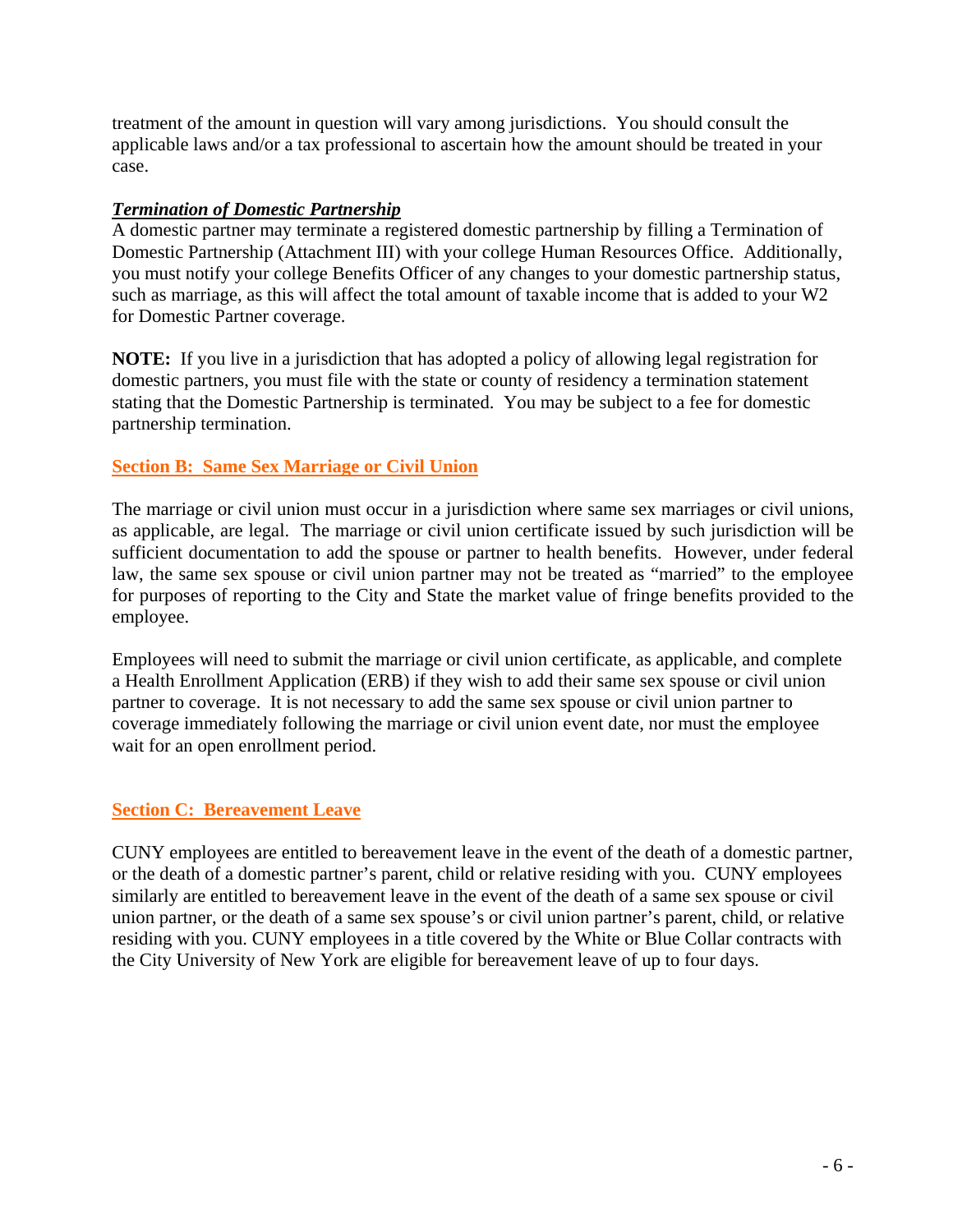#### **ATTACHMENT I**

#### **ALTERNATIVE AFFIDAVIT OF DOMESTIC PARTNERSHIP**

STATE OF )

| SIAIE UF  |          |
|-----------|----------|
|           | $:SS.$ : |
| COUNTY OF |          |

The undersigned, being duly sworn, depose and declare as follows:

We are both eighteen years of age or older and unmarried.

We are not related by blood in a manner that would bar marriage under the laws of the

State of New York.

We have a close and committed personal relationship.

We have been living together on a continuous basis prior to the date of this affidavit.

One of us is employed by or retired from an agency or institution whose employees and

retirees are covered by the New York City Health Benefits Program.

Neither of us has been registered as a member of another domestic partnership within the last six (6) months.

\_\_\_\_\_\_\_\_\_\_\_\_\_\_\_\_\_\_\_\_\_\_\_\_\_\_\_\_\_\_ \_\_\_\_\_\_\_\_\_\_\_\_\_\_\_\_\_\_\_\_\_\_\_\_\_\_\_

\_\_\_\_\_\_\_\_\_\_\_\_\_\_\_\_\_\_\_\_\_\_\_\_\_\_\_\_\_\_ \_\_\_\_\_\_\_\_\_\_\_\_\_\_\_\_\_\_\_\_\_\_\_\_\_\_\_

Print Name Print Name

Signature Signature Signature Signature Signature Signature Signature Signature Signature Signature Signature Signature Signature Signature Signature Signature Signature Signature Signature Signature Signature Signature Si

Sworn to before me this  $day of$   $, 20$ 

\_\_\_\_\_\_\_\_\_\_\_\_\_\_\_\_\_\_\_\_\_\_\_\_

NOTARY PUBLIC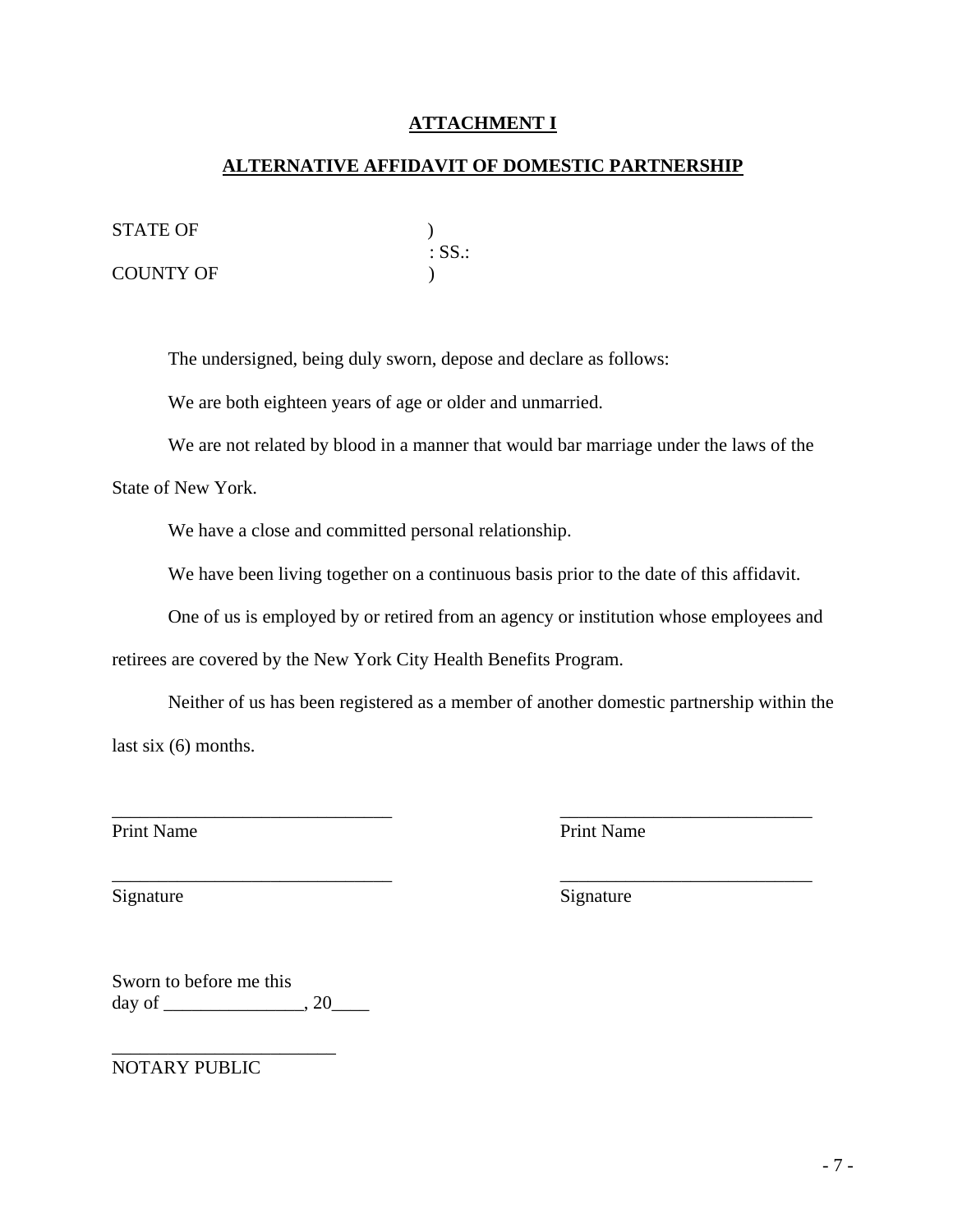#### **ATTACHMENT II**

#### **DECLARATION OF FINANCIAL INTERDEPENDENCE**

We, the undersigned domestic partners, are financially interdependent. We submit the following two items of proof evidencing our financial interdependence:

- We have a joint bank account.
- We have a joint credit card.
- We are joint obligors on a loan.
- We jointly own our residence.
- We keep a common household (household expenses, e.g., utility bills, telephone bills, joint public assistance budget, etc.).
- We jointly own a motor vehicle.
- \_\_\_ We have executed wills naming each other as executor and/or beneficiary.
- We have granted each other durable powers of attorney.
- We have conferred upon each other authority to make health care decisions (e.g., health care power of attorney).
- At least one of us has designated the other as a beneficiary under a retirement benefits account.
- Other item of proof as is sufficient to establish economic interdependency under the circumstances of the particular case (specify).
- Other item of proof as is sufficient to establish economic interdependency under the circumstances of the particular case (specify).

\_\_\_\_\_\_\_\_\_\_\_\_\_\_\_\_\_\_\_\_\_\_\_\_\_\_\_\_\_\_ \_\_\_\_\_\_\_\_\_\_\_\_\_\_\_\_\_\_\_\_\_\_\_\_\_\_\_

 $\overline{\phantom{a}}$  , and the contribution of the contribution of the contribution of the contribution of the contribution of the contribution of the contribution of the contribution of the contribution of the contribution of the

\_\_\_\_\_\_\_\_\_\_\_\_\_\_\_\_\_\_\_\_\_\_\_\_\_\_\_\_\_\_\_\_\_\_\_\_\_\_\_\_\_\_\_\_\_\_\_\_\_\_\_\_\_\_\_\_\_\_\_\_\_\_\_\_\_\_\_\_\_\_\_\_\_

\_\_\_\_\_\_\_\_\_\_\_\_\_\_\_\_\_\_\_\_\_\_\_\_\_\_\_\_\_\_\_\_\_\_\_\_\_\_\_\_\_\_\_\_\_\_\_\_\_\_\_\_\_\_\_\_\_\_\_\_\_\_\_\_\_\_\_\_\_\_\_\_\_

Print Name Print Name

Signature Signature Signature Signature Signature Signature Signature Signature Signature Signature Signature Signature Signature Signature Signature Signature Signature Signature Signature Signature Signature Signature Si

Sworn to before me this  $day of$   $.20$ 

\_\_\_\_\_\_\_\_\_\_\_\_\_\_\_\_\_\_\_\_\_\_\_\_

NOTARY PUBLIC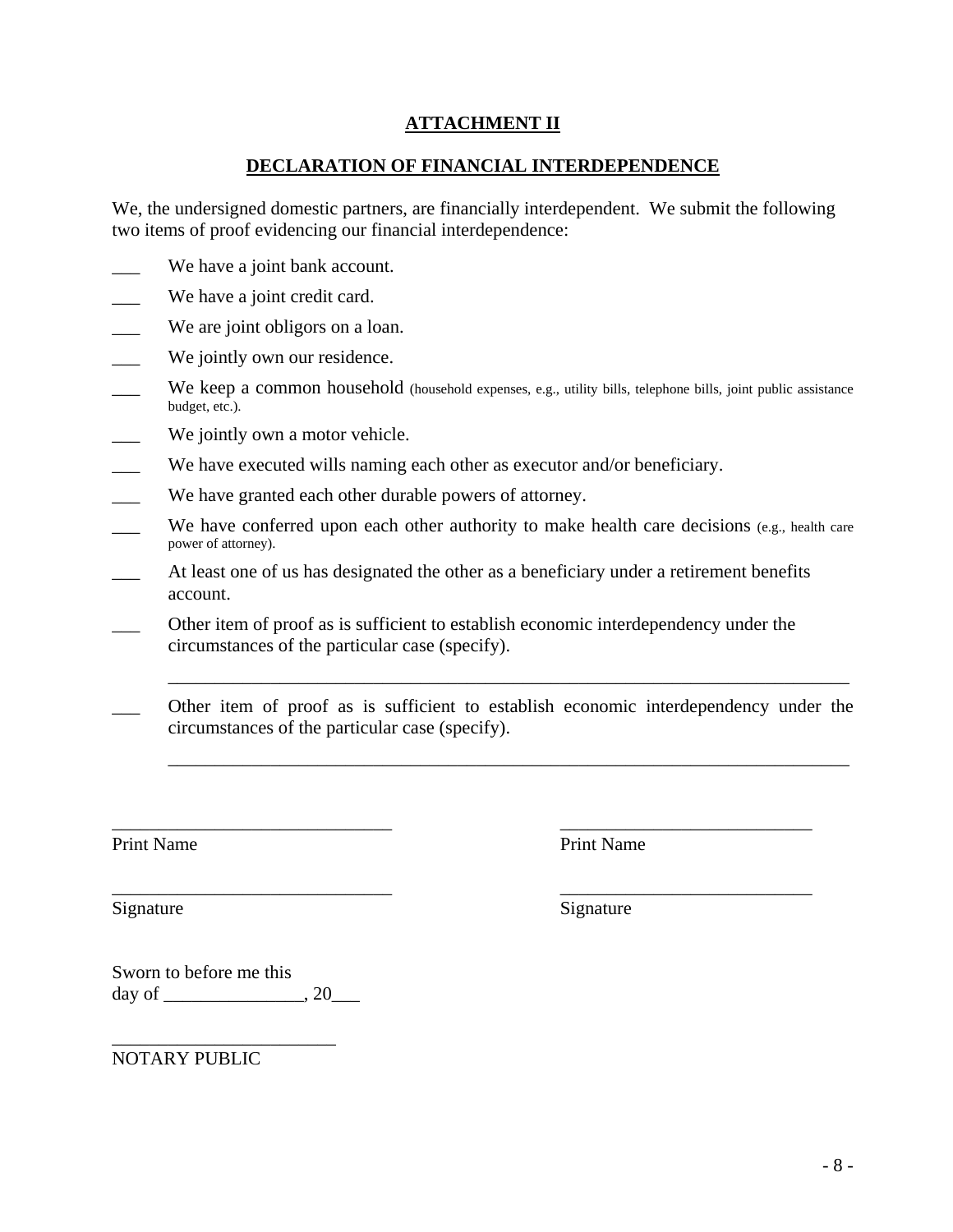#### **EXAMPLES OF ITEMS OF PROOF FOR THE DECLARATION OF FINANCIAL INTERDEPENDENCE**

Listed below are examples of items of proof that may be acceptable attachments to a Declaration of Financial Interdependence. Other items of proof may also be acceptable. You must provide an original plus a photocopy of all items of proof. The original documents will be returned to you.

#### JOINT BANK ACCOUNT

 -Statements with both names -Check with both names -Passbook with both names

#### JOINT CREDIT CARD

-Statement with both names

#### JOINT OBLIGORS ON LOAN

-Note or other loan origination document with both names

#### JOINT OWNERSHIP OF RESIDENCE

-Deed or other sale/transfer document with both names

-Property or water tax document with both names

#### Joint TENANTS ON LEASE

-Lease with both names

#### COMMON HOUSEHOLD EXPENSES

 -Utility/telephone bill with both names -Public assistance document with both names

#### JOINT VEHICLE OWNERSHIP

-Title in both names

#### JOINT WILLS

-Copy of will or wills, with each party naming the other as beneficiary and/or executor.

#### POWER OF ATTORNEY

-Copy of Powers of Attorney with each party naming the other party and no limitation on the term of the documents

#### HEALTH CARE PROXY

-Copy of health care proxies/living wills, with each party giving the other party the power to make health care/non-resuscitation decisions upon incapacitation

#### LIFE INSURANCE

 $\overline{a}$ 

-Copy of policy with one party naming the other as beneficiary[\\*](#page-8-0)

#### RETIREMENT BENEFITS

-Copy of beneficiary designation form with one party designating the other as beneficiary\*

<span id="page-8-0"></span><sup>\*</sup> Does not have to be the enrollee designating the dependent.